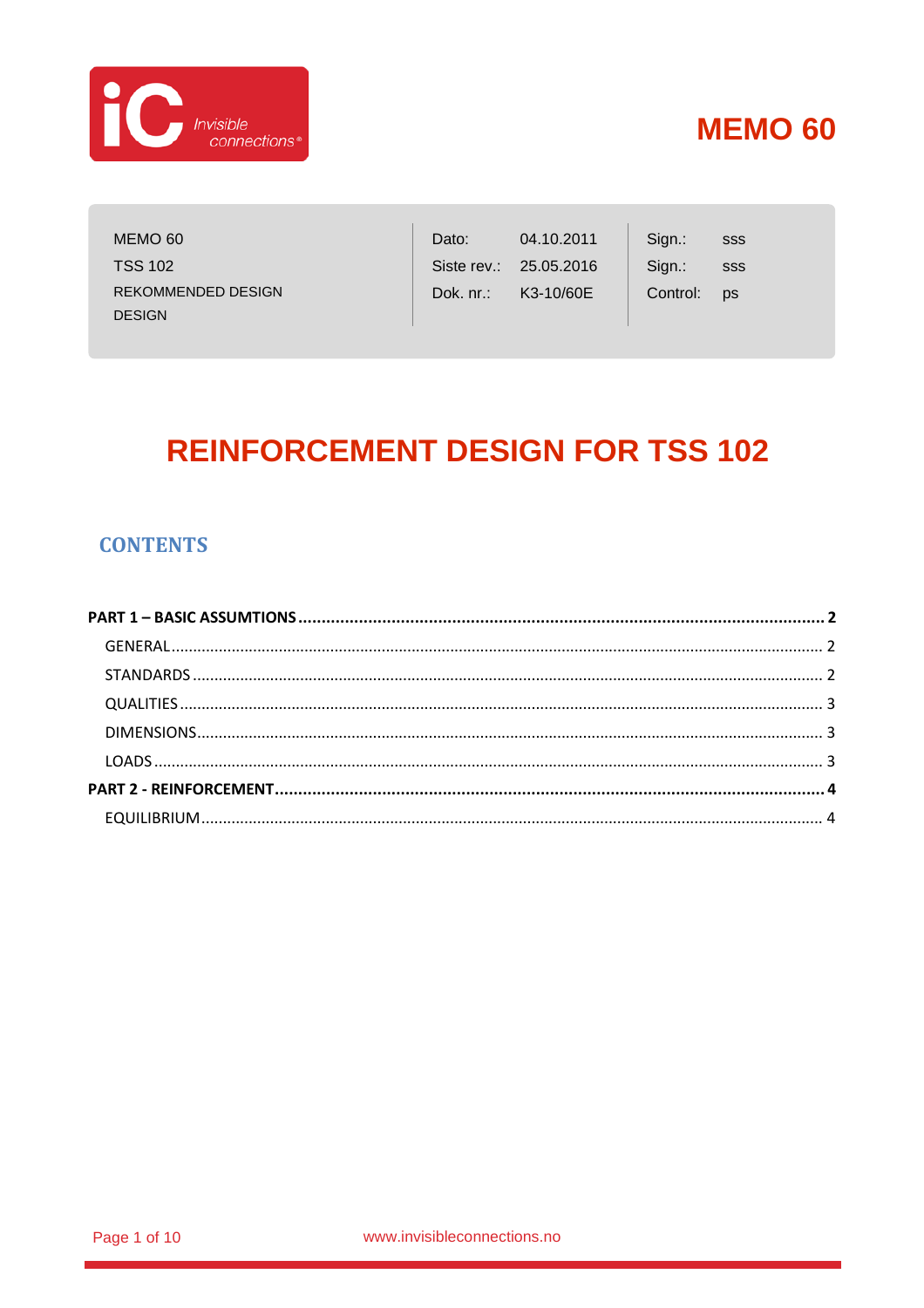

# <span id="page-1-0"></span>**PART 1 – BASIC ASSUMTIONS**

## <span id="page-1-1"></span>**GENERAL**

The following calculations of anchorage of the units and the corresponding reinforcement must be considered as an example illustrating the design model.

It must always be checked that the forces from the anchorage reinforcement can be transferred to the main reinforcement of the concrete components. The recommended reinforcement includes only the reinforcement necessary to anchor the unit to the concrete.

In the vicinity of the unit the element must be designed for the force  $R_1$ .

## <span id="page-1-2"></span>**STANDARDS**

The calculations are carried out in accordance with:

- Eurocode 2: Design of concrete structures. Part 1-1: General rules and rules for buildings.
- Eurocode 3: Design of steel structures. Part 1-1: General rules and rules for buildings.
- Eurocode 3: Design of steel structures. Part 1-8: Design of joints.
- EN 10080: Steel for the reinforcement of concrete. Weldable reinforcing steel. General.

For all NDPs (Nationally Determined Parameter) in the Eurocodes the recommended values are used.

NDP's are as follows:

| <b>Parameter</b>     | n F<br>Yс |      | $\mathbf{u}_{\mathbf{c}\mathbf{c}}$ | $_{\rm oct}$  |
|----------------------|-----------|------|-------------------------------------|---------------|
| Recommended<br>value | ں.،       | l.15 | .                                   | $\cdot \cdot$ |

*Table 1: NDP-s in EC-2.*

| <b>Parameter</b> | <b>V<sub>MO</sub></b> | <b>YM</b> | $V_{M2}$ |
|------------------|-----------------------|-----------|----------|
| Recommended      | .∪                    | ı.u       | .25      |
| value            |                       |           |          |

*Table 2: NDP-s in EC-3.*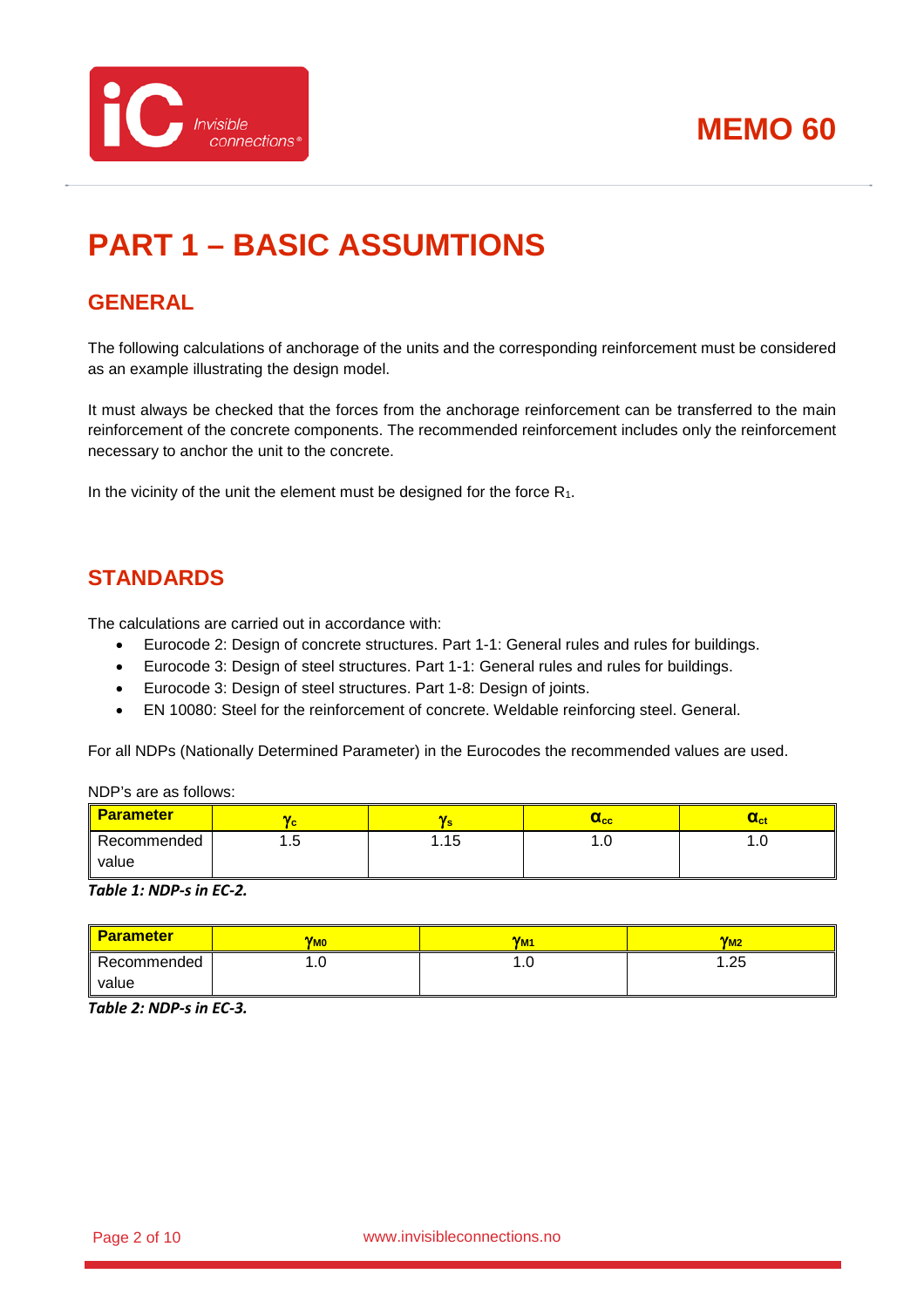

### <span id="page-2-0"></span>**QUALITIES**

Concrete grade C35/45:

 $f_{ck} = 35.0 \text{ MPa}$  EC2, Table 3.1  $f_{\text{cd}} = \alpha_{\text{cc}} \cdot f_{\text{ck}} / \gamma_{\text{c}} = 1.35 / 1.5 = 23.3 \text{ MPa}$  EC2, Pt.3.15  $f_{\text{ctd}} = \alpha_{\text{ct}} \cdot f_{\text{ctk},0,05}/\gamma_c = 1.2,20/1,5 = 1,46 \text{ MPa}$  EC2, Pt.3.16  $f_{\text{bd}} = 2,25 \cdot \eta_1 \cdot \eta_2 \cdot f_{\text{ctd}} = 2,25 \cdot 0,7 \cdot 1,0 \cdot 1,46 = 2,3 \text{ MPa}$  EC2, Pt.8.4.2

Reinforcement 500C (EN 1992-1-1, Annex C):

 $f_{yd} = f_{yk}/V_s = 500/1,15 = 435 \text{ MPa}$  EC2, Clause 3.2.7

Note: *Reinforcement steel of different ductility grade may be chosen provided that the bendability is sufficient for fitting the vertical suspension reinforcement to the half round steels in front of the unit.*

Structural steel S355:

Tension:  $f_{yd} = f_y / \gamma_{M0} = 355/1, 0 = 355 \text{ MPa}$ Compression:  $f_{yd} = f_y / γ_{M0} = 355/1,0 = 355$  MPa Shear:  $f_{sd} = f_{\nu}/(\gamma_{M0} \cdot \sqrt{3}) = 355/(1,0 \cdot \sqrt{3}) = 205 \text{ MPa}$ 

### <span id="page-2-1"></span>**DIMENSIONS**

Inner tube: HUP 100x50x6, Cold formed, S355 Outer tube: HUP 120x80x5, Cold formed, S355

### <span id="page-2-2"></span>**LOADS**

Vertical ultimate limit state load =  $F_v$  = 100kN.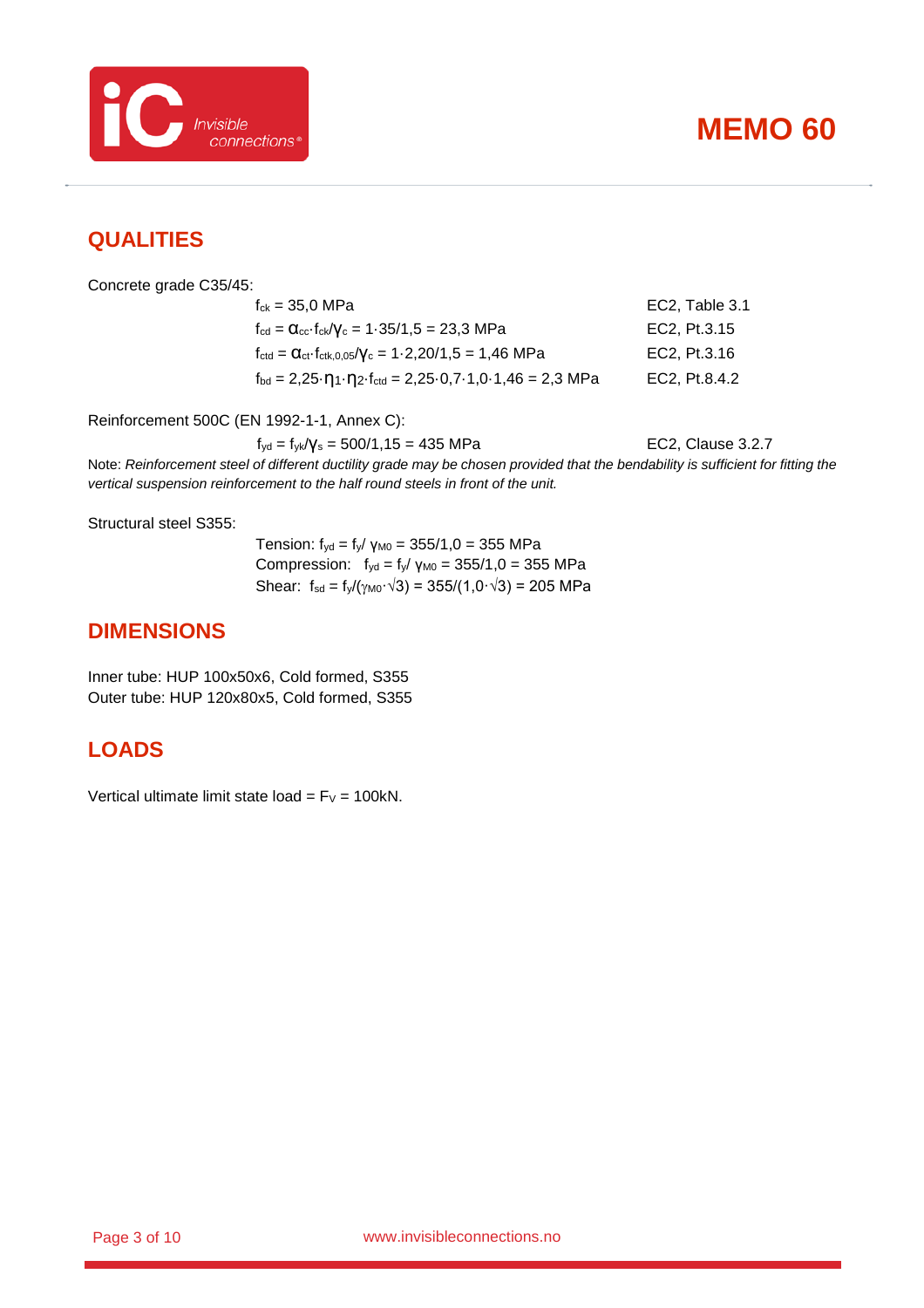



# <span id="page-3-0"></span>**PART 2 - REINFORCEMENT**

## <span id="page-3-1"></span>**EQUILIBRIUM**



### <span id="page-3-2"></span>*Figure 1: Forces acting on the unit.*

 $F_V =$  External force on the inner tube

 $R_{1i}$ ,  $R_{2i}$  = Internal forces between the inner and outer tubes.

 $R_1$ ,  $R_2$ ,  $R_3$  = Support reaction forces the outer tube.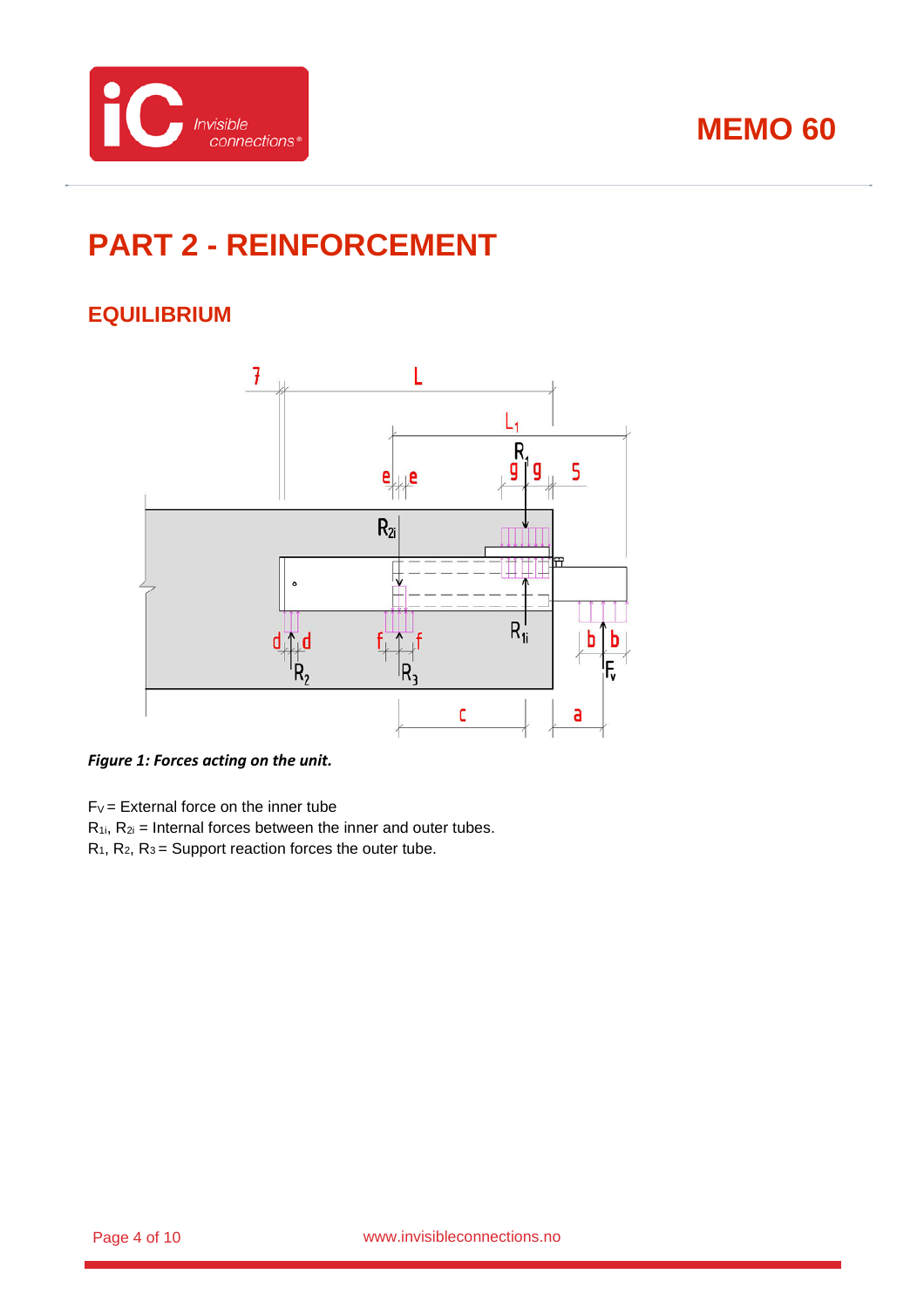

### **I) Equilibrium inner tube:**



#### *Figure 2: Forces acting on the inner tube.*

Equilibrium equations of the inner tube:

1): 
$$
\sum M=0
$$
:  
\n $\sum F_y=0$ :  
\n $F_y-R_{1i}+R_{2i}=0$  (1)  
\n $F_y-R_{1i}+R_{2i}=0$  (2)

Assuming nominal values: L1=347mm, a=75mm, b=35mm, g=35mm, e=10mm

Solving R<sub>1i</sub> from eq. 1:

$$
R_{1i} = \frac{F_v \cdot (L_1 - b - e)}{(L_1 - b - a - 5 - g - e)}
$$
\n(3)

Solving R<sub>2i</sub> from eq. 2:  $R_{2i}= R_{1i}-F_v$  (4)

Results:

$$
R_{1i} = \frac{100kN \cdot (347 - 35 - 10)mm}{(347 - 35 - 75 - 5 - 35 - 10)mm} = 161.5kN
$$
  

$$
R_{2i} = 161.5kN - 100kN = 61.5kN
$$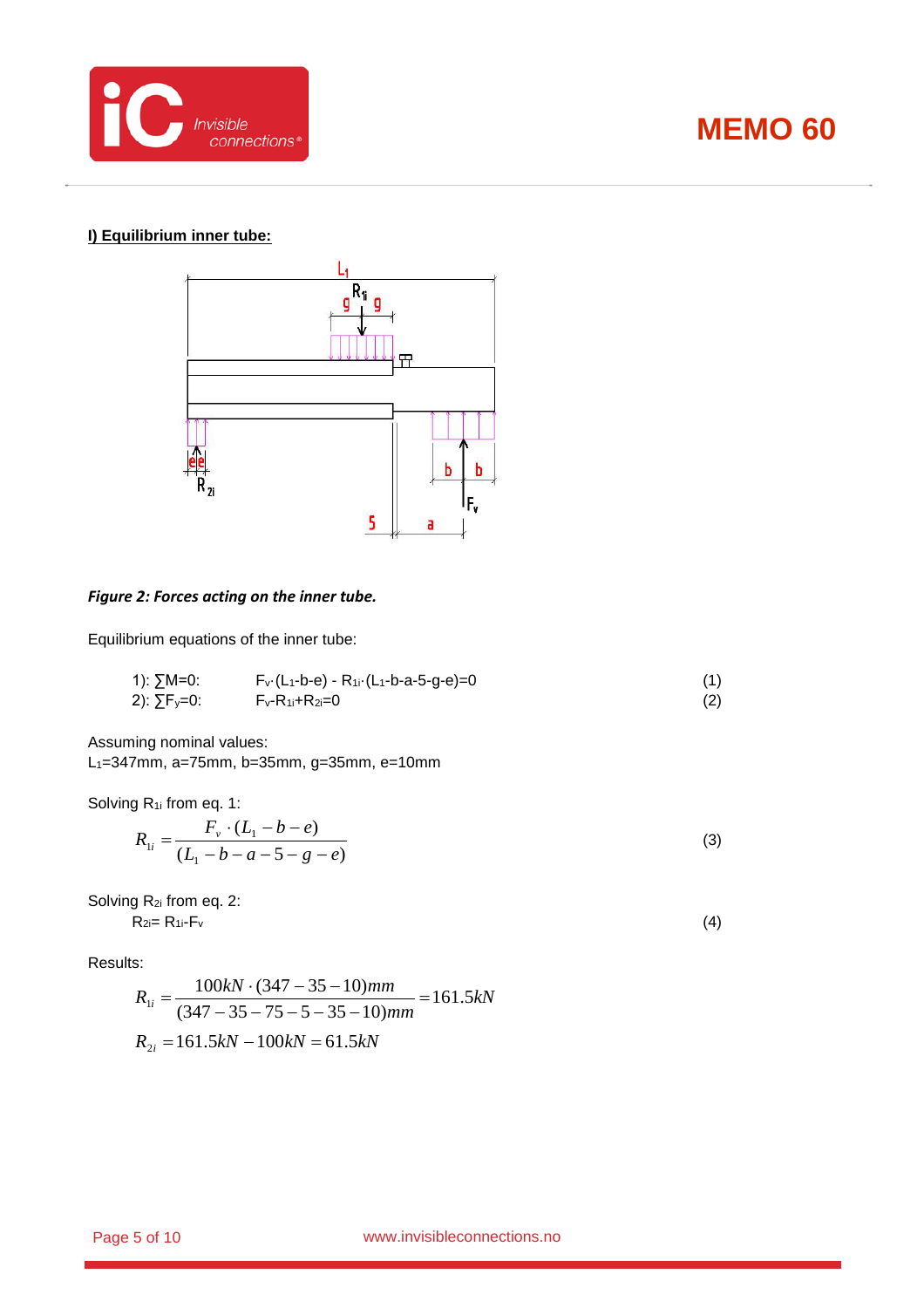



### **II) Equilibrium outer tube:**



#### *Figure 3: Forces acting on the outer tube.*

Exact distribution of forces depends highly on the behavior of the outer tube. Both longitudinal bending stiffness and local transverse bending stiffness in the contact points between the inner and the outer tubes affects the equilibrium. Two situations are considered:

1) Rigid outer tube.

Outer tube rotates as a stiff body. This assumption gives minimum reaction force at R1, and maximum reaction force at  $R_2$ .  $R_3$  becomes zero. (The force  $R_3$  will actually be negative, but since no reinforcement to take the negative forces is included at this position, it is assumed to be zero.)

Equilibrium equations of the outer tube:

1):  $\Sigma M=0$ : (R<sub>1i</sub>-R<sub>1</sub>)·(L-5-g-d) – (R<sub>2i</sub>-R<sub>3</sub>)·(L-5-g-c-d)=0 (5) 2):  $\sum F_y = 0$ : R<sub>2</sub>+R<sub>3</sub>+R<sub>1i</sub>- R<sub>2i</sub>-R<sub>1</sub>=0 (6)

Assuming nominal values:

L=397mm, c=187mm, g=35mm, e=10mm, d=10mm ; (c=L1-b-a-5-g-e=347-35-75-5-35-10=187mm, see [Figure 1\)](#page-3-2)

Solving R<sub>1</sub>from eq. 5: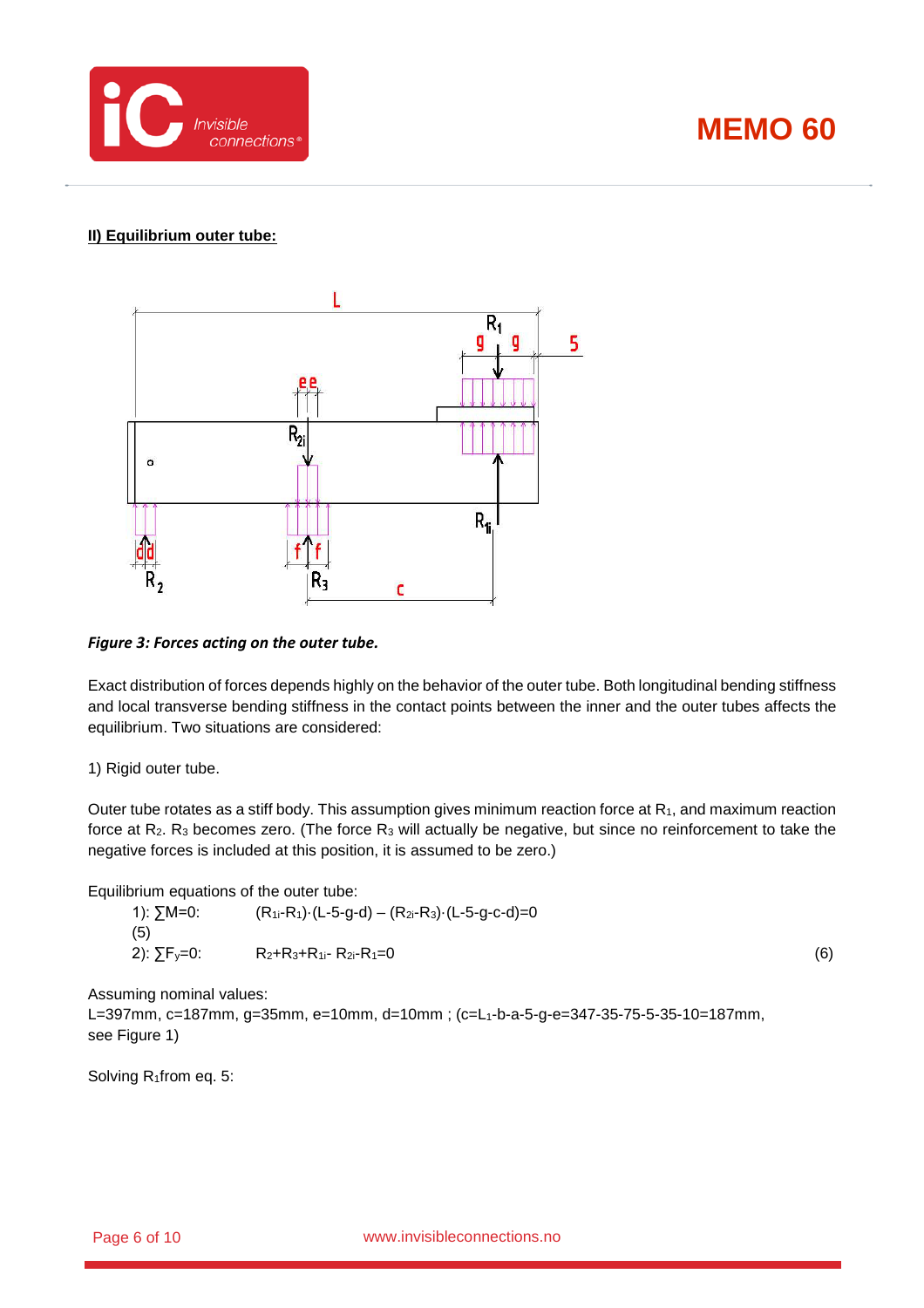

$$
(R_{1i} - R_1) \cdot (L - 5 - g - d) - (R_{2i} - R_3) \cdot (L - 5 - g - c - d) = 0
$$
  
(161.5 - R<sub>1</sub>) \cdot (397 - 5 - 35 - 10) - (61.5 - 0) \cdot (397 - 5 - 35 - 187 - 10) = 0  
56040 - 347R<sub>1</sub> - 9840 = 0  
R<sub>1</sub> =  $\frac{46200}{347}$  = 133.1kN

Solving R2from eq. 6:

 $R_2 = R_1 + R_{2i} - R_{1i} - R_3 = 133.1 + 61.5 - 161.5 = 33.1$ *kN* 

2) Outer tube without bending stiffness. No forces transferred to outer tube at the back of inner tube.

This assumption gives maximum reaction forces  $R_1$  and  $R_3$ .  $R_2$  becomes zero. The forces follow directly from the assumption:  $R_1 = R_1$  i  $R_3 = R_2$  and  $R_2 = 0$ 

$$
R_1 = 161.5kN
$$
  

$$
R_2 = 0kN
$$
  

$$
R_3 = 61.5kN
$$

The magnitude of the forces will be somewhere in between the two limits, and the prescribed reinforcement ensures integrity for both situations. Reinforcement is to be located at the assumed attack point for support reactions.

#### **Reinforcement for R1, R2 and R3:**



*Figure 4: Forces.*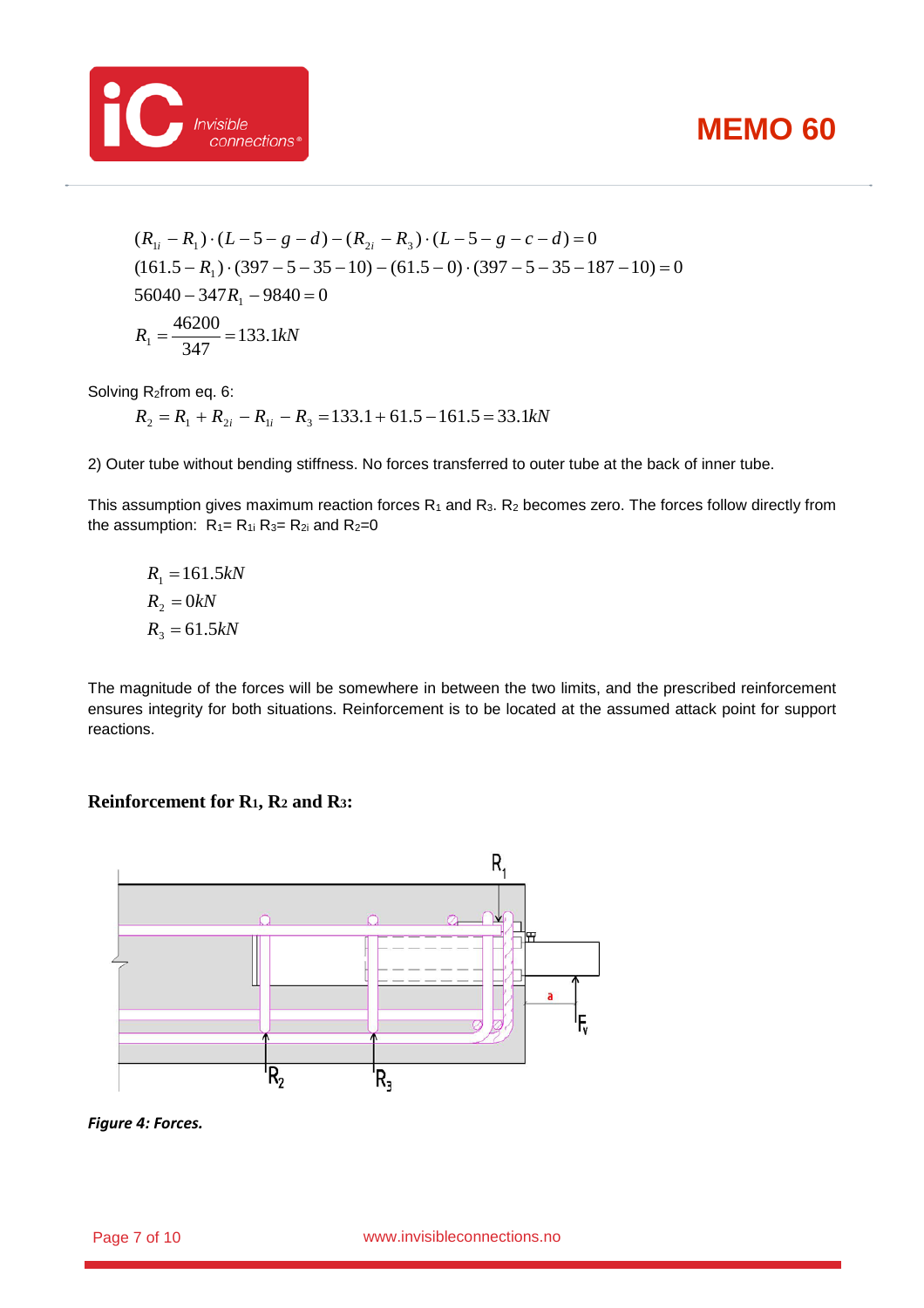



#### **Reinforcement necessary to anchor the unit to the concrete:**

Reinforcement R<sub>1</sub>:  $A_{s1} = R_1/f_{sd} = 161.5kN/435Mpa = 371 mm<sup>2</sup>$ Select  $2-\varnothing$ 12 =  $2 \times 2 \times 113$  = 452 mm<sup>2</sup> Capacity selected reinforcement: R=452 mm2 ·435MPa=196.6kN

Reinforcement R<sub>3</sub>:  $A_{s3} = R_3/f_{sd} = 61.5kN/435MPa = 141 mm<sup>2</sup>$ Select  $1-\varnothing 12 = 1 \times 2 \times 113 = 226$  mm<sup>2</sup> Capacity selected reinforcement: R=226 mm2 ·435MPa=98.3kN

Reinforcement R<sub>2</sub>:  $A_{s2} = R_2/f_{sd} = 33.1kN/435MPa = 76$  mm<sup>2</sup> Select  $1 - \emptyset 12 = 1 \times 2 \times 113 = 226$ mm<sup>2</sup> Capacity selected reinforcement: R=226 mm2 ·435MPa=98.3kN

#### **Tolerances on the positioning of the reinforcement:**

Due to the small internal distances, the magnitude of the forces will change when changing the position of the reinforcement. Thus, strict tolerances are required.

Alt 1) Assume: L1=347mm, a=75mm, b=35mm, g=35+5=40mm, e=10mm

Gives:

$$
R_{1i} = \frac{100kN \cdot (347 - 35 - 10)mm}{(347 - 35 - 75 - 5 - 40 - 10)mm} = 166kN
$$
  

$$
R_{2i} = 166kN - 100kN = 66kN
$$

Alt 2) Assume:

L1=347mm, a=75mm, b=35mm, g=35-5=30mm, e=10mm

Gives:

$$
R_{1i} = \frac{100kN \cdot (347 - 35 - 10)mm}{(347 - 35 - 75 - 5 - 30 - 10)mm} = 157.3kN
$$
  

$$
R_{2i} = 157.3kN - 100kN = 157.3kN
$$

Alt 3) Assume: L<sub>1</sub>=347mm, a=75mm, b=35mm, g=35mm, e=10-5=5mm

Gives:

$$
R_{1i} = \frac{100kN \cdot (347 - 35 - 5)mm}{(347 - 35 - 75 - 5 - 35 - 5)mm} = 159.9kN
$$
  

$$
R_{2i} = 159.9kN - 100kN = 59.9kN
$$

www.invisibleconnections.no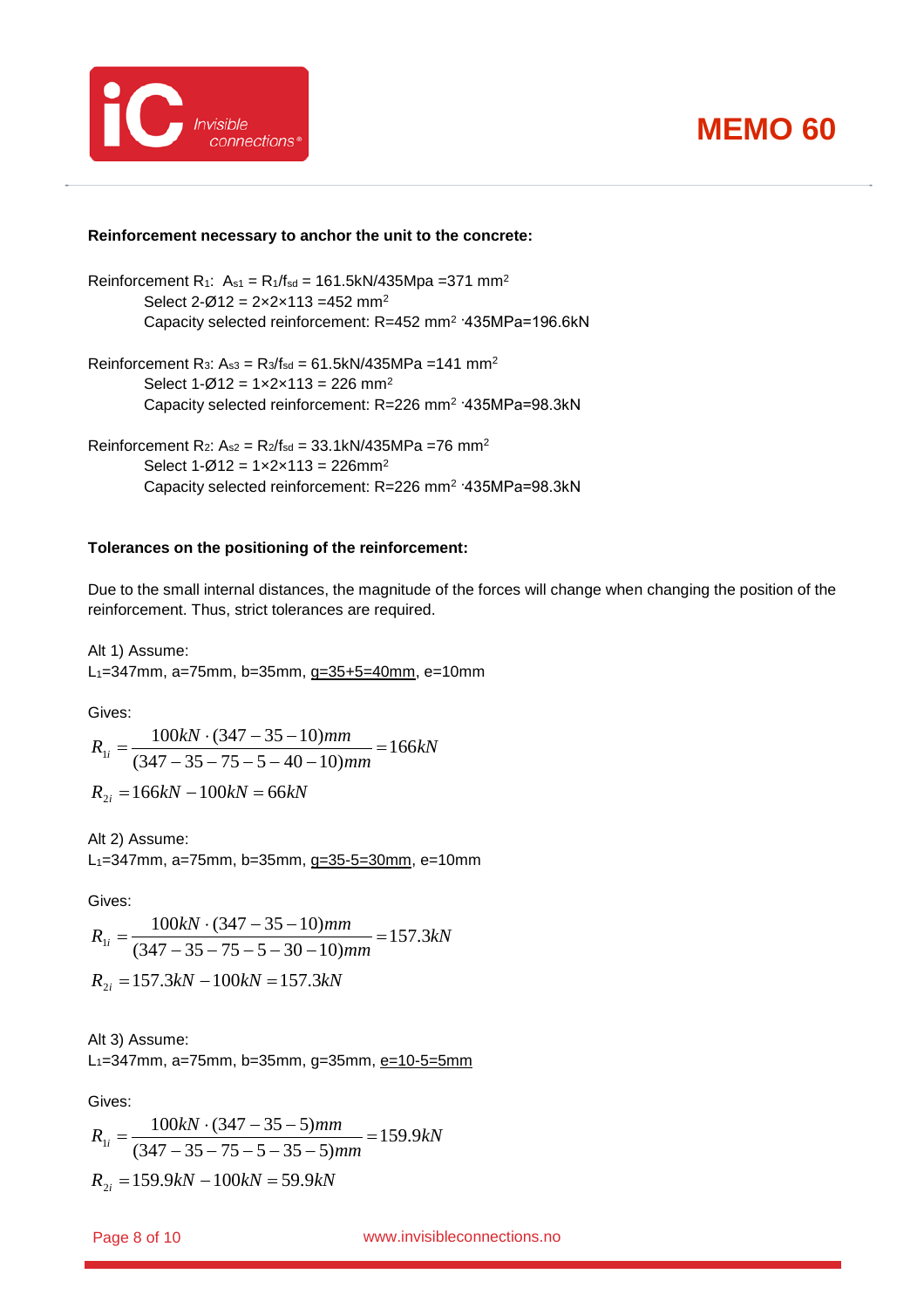



Alt 4) Assume:

L<sub>1</sub>=347mm, a=75mm, b=35mm, g=35mm, e=10+5=15mm

Gives:

*kN*  $R_{1i} = \frac{100kN \cdot (347 - 35 - 15)mm}{(347 - 35 - 75 - 5 - 35 - 15)mm} = 163.2$  $\sigma_{1i} = \frac{100kN \cdot (347 - 35 - 15)mm}{(347 - 35 - 75 - 5 - 35 - 15)mm} =$  $R_{2i} = 163.2kN - 100kN = 63.2kN$ 

Alt 5) Assume: L<sub>1</sub>=347mm, a=75mm, b=35mm, g=35+5=40mm, e=10+5=15mm

Gives:

$$
R_{1i} = \frac{100kN \cdot (347 - 35 - 15)mm}{(347 - 35 - 75 - 5 - 40 - 15)mm} = 167.8kN
$$
  

$$
R_{2i} = 167.8kN - 100kN = 67.8kN
$$

Conclusion tolerances: The assembling tolerances for P1, P2 and P4 should be ±5mm. For recommended reinforcement pattern, see Memo 57.

#### **Transverse reinforcement:**

- One transverse bar to be placed in the bend of every anchoring bar, see [Figure 5.](#page-8-0)
- One transverse bar with the same diameter as the anchorage bar to be placed in the bend of every anchoring bar.



<span id="page-8-0"></span>*Figure 5: Anchoring reinforcement.*